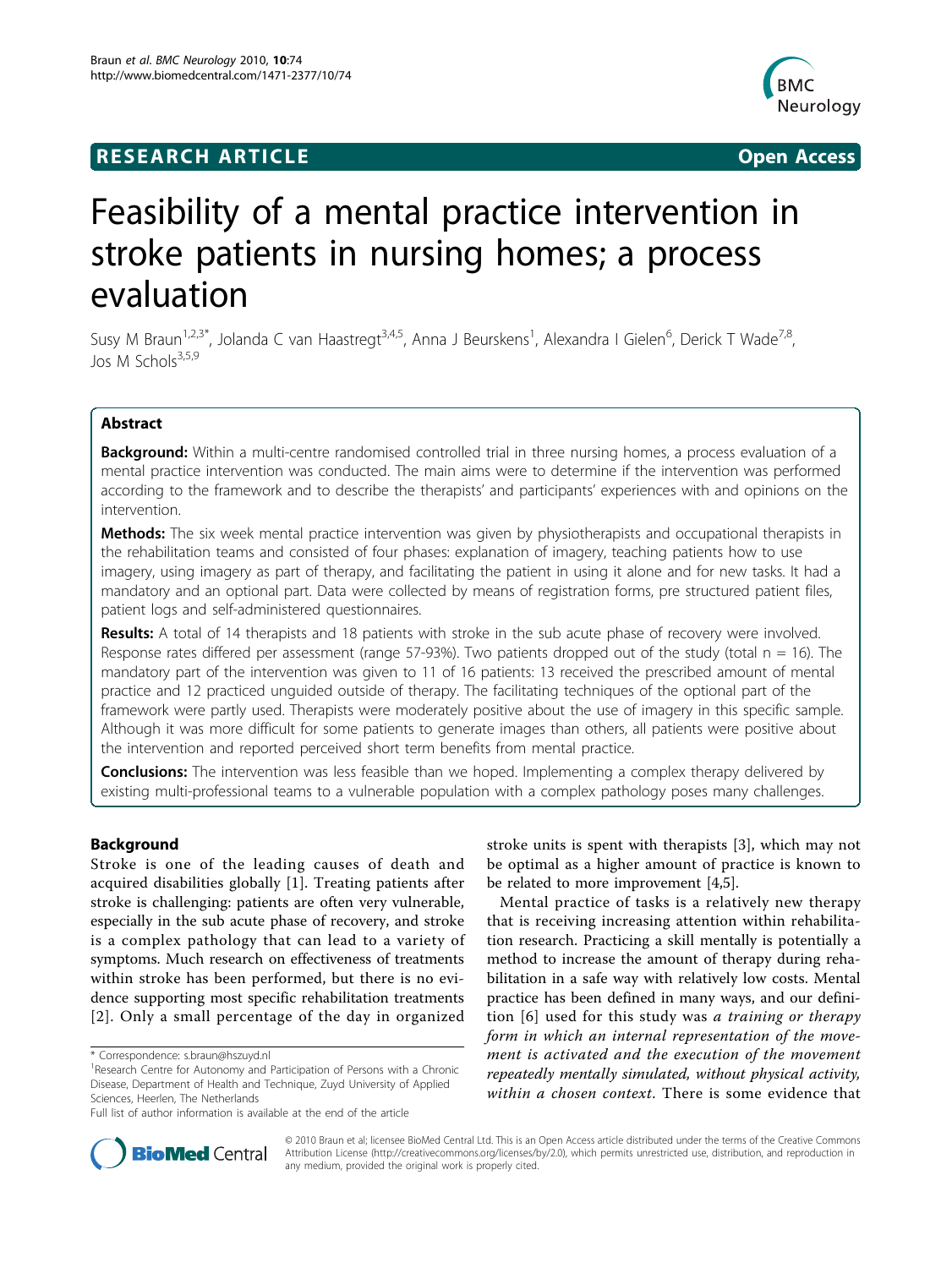mental practice might be effective in patients with stroke [\[6-8](#page-8-0)].

In the Netherlands, selected younger and less cognitively impaired minority of patients are admitted to stroke rehabilitation centres, but the majority of stroke healthcare takes place in nursing homes in which patients are treated by multidisciplinary teams according to stroke guidelines [\[1,9](#page-8-0),[10](#page-8-0)]. In a randomized controlled trial, we assessed the effects of mental practice on recovery of stroke patients in three Dutch nursing homes. The mental practice framework developed [[11\]](#page-8-0) consisted of a mandatory and an optional part. The intervention was given by physiotherapists and occupational therapists.

As part of this randomized controlled trial we performed a process evaluation. The aims of this study were to determine if the mental practice intervention was delivered according to the framework, and to evaluate the therapists' and participants' experiences with and opinions on the intervention.

## Methods

## Study design and population

This process evaluation is a descriptive study in which both quantitative and qualitative data were gathered. The study was approved by the local medical ethical committee (METC Atrium MC, HsZuyd, Orbis Medical Concern, internal number 07-T-18). The study sample consisted of all individuals with stroke from three Dutch nursing homes allocated to the experimental, mental practice group of the trial and all the therapists who performed the intervention. Details of the design of the randomized controlled trial are presented elsewhere ([[12\]](#page-8-0),<http://www.trialregister.nl> | NTR993).

## The intervention studied

We developed a mental practice framework which allowed therapists and patients to tailor the intervention to the patients needs [[11\]](#page-8-0). A flexible protocol was used because research tells us that rehabilitation following stroke should be tailored to the preferences and abilities of each individual seen, especially when patients have complex problems such as seen in people after stroke. This study was set in the context of regular clinical (non-research) rehabilitation practice, and so the framework was developed to be embedded in regular therapy sessions of 30 minutes where the actual allocation of time to specific aspects of therapy necessarily varied according to the patient's needs and wishes.

The framework has been described in detail [[11\]](#page-8-0) and it has four phases: explanation of imagery, teaching patients how to use imagery, using imagery as part of therapy, and facilitating the patient in using it alone and for new tasks.

#### Page 2 of 9

#### Explanation

Mental practice was explained to the patient by the therapist; what it is, how it might help and what it cannot do (to avoid unrealistic expectations). In addition, skills which the patients wanted to improve were chosen with the patient. Apart from 'drinking' and 'walking', which were the same for all patients, patients could choose two other skills with their occupational therapist and physiotherapist: one for the arms and one for the legs.

## **Teaching**

In this phase patients were first taught to imagine the sequences of movement needed to achieve the task set, with an emphasis upon achieving the correct sequence. Then they were taught how to maximize the vividness (reality) of the imagined experience. Teaching involved alternation of physical and mental practice, using the physical practice to generate a correctly sequenced, vivid mental representation. The balance varied according to a patient's needs. Each patient could choose the representation (first or third person) that they found easiest [[13](#page-8-0)-[15](#page-8-0)]. In the original description [[11](#page-8-0)], nine optional facilitating techniques were given to be used to assist this training.

The success of a patient in imagining the actions correctly and vividly was judged by self-report, checked as far as possible by comparing the time taken to perform a task mentally against the time in reality, and by checking that the patient could recite the order of actions correctly.

## Use in practice

Once the therapist judged that the patient had learned how to practice mentally, it was incorporated into therapy. Patients were asked to use it primarily before attempting the task concerned (outside therapy sessions as well). Furthermore as patients reported that imagining the separate actions was becoming easier, they were encouraged to practice groups of actions and eventually the whole task as a single unit, so-called chunking [\[16\]](#page-8-0). Self-directed use

As patients gained confidence, needing less support and reassurance, the therapist reduced the frequency and extent of the support offered. They also encouraged the patient to develop its use for other tasks.

Both physiotherapists and occupational therapists worked according to the framework, but often they were working on different tasks such as using stairs and feeding with a spoon. The mental practice intervention was given for six weeks and consisted of a mandatory and an optional part. The mandatory part of the framework was determined by defining the minimum a patient should receive mental practice to have a plausible effect. This amount was based on averages in literature in which effect of mental practice interventions were still found [[6\]](#page-8-0).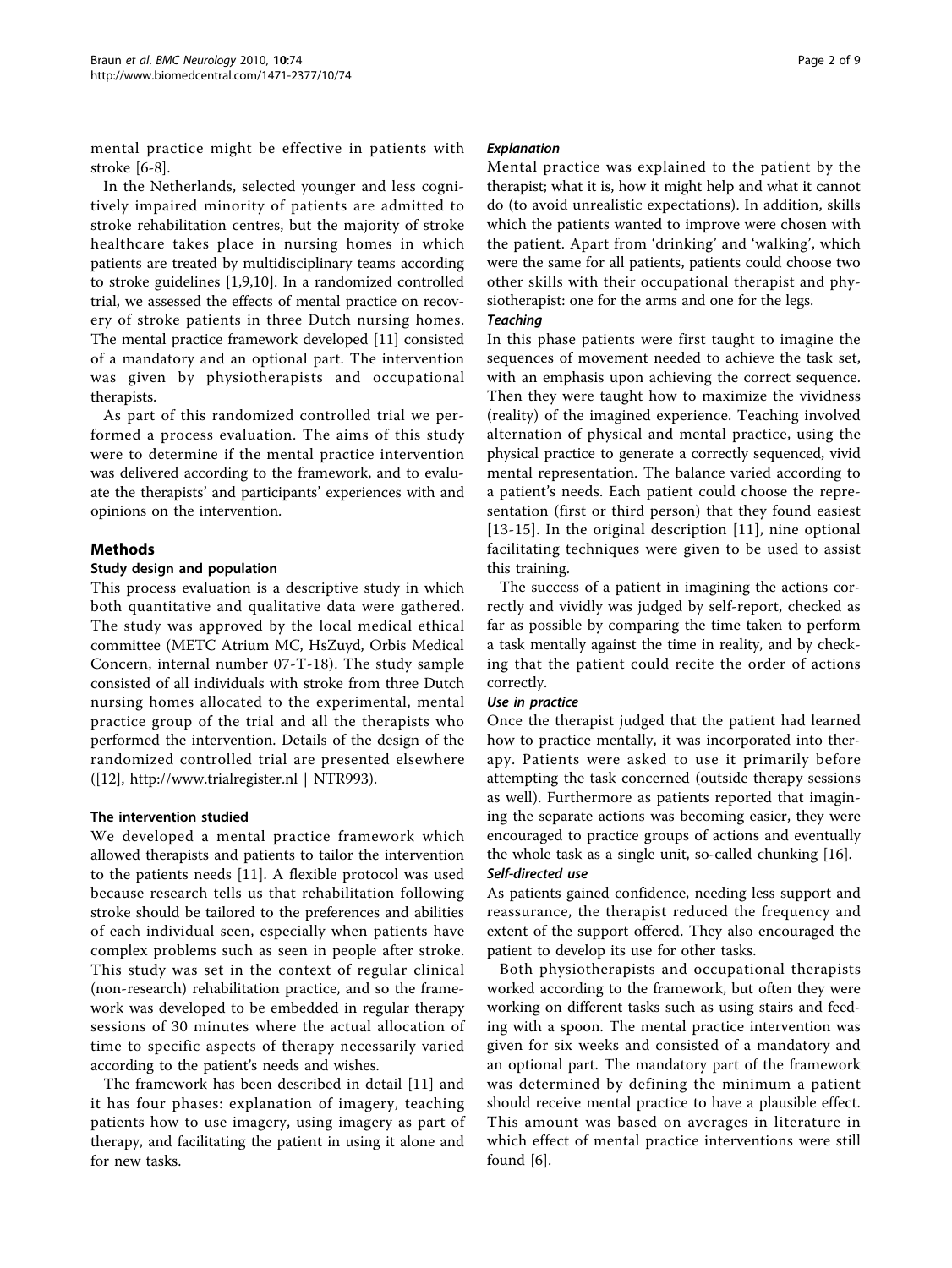#### The mandatory part

•After mental practice was explained (phase 1), the patients were required to receive at least ten mental practice training sessions embedded in regular therapy spread over at least three weeks. These sessions were to be guided by a trained therapist.

•As soon as the therapists thought patients were able to perform imagery outside of therapy they were required to encourage unguided mental practice at once. When the therapist thought patients were able to practice correctly outside of therapy, logs (one per week) had to be handed to the patients to record unguided mental practice behaviour. In principle, a maximum of six logs could be filled in.

#### The optional part

In the framework [[11](#page-8-0)] nine facilitating techniques to teach imagery were given: talking through or verbalising the movement by either (1) the patient or (2) the therapist; (3) enhancing sensory information by passively moving a body limb or joint; (4) giving visual cues by watching clips of movements from a DVD; (5) observing oneself in the mirror; (6) observing others (including demonstration by the therapist); (7) using audio cues; (8) using visual cues; and, (9) extracting a part of a movement from the entire skill to practice mentally (e.g. placing the foot within a step) before embedding the part back into the entire skill.

#### Training of therapists

In each nursing home, therapists were trained in teaching patients about mental practice through a presentation of the theoretical background at two half day workshops, practical work with patients, and group discussions. The therapists received written instruction (course map, selected background literature) and additional materials to facilitate performing mental practice (e.g. patient logs, pre structured patients files, video clips of daily movements). Therapists could always call for additional help of the researcher (SB) during the trial.

#### Data collection

Data from the therapists were collected by means of registration forms and pre structured patient files in which therapists recorded the frequency and content of therapy and also the clinical progress of the patient (mandatory part guided imagery). Patients were asked to keep a log of the use of mental practice outside of therapy (mandatory part unguided imagery), and to record their mood and anything else of note during the intervention period.

At the end of the trial the therapists filled out a questionnaire (therapists' experiences and opinion). Patients were handed a self-administered questionnaire after their six weeks of treatment (patients' experiences and opinion).

#### Data analysis

Data from the pre structured patients' files and logs were extracted by a researcher (SB). Quantitative data from the questionnaires were analysed and put into frequency tables and open comments were clustered in themes. Quotes were used to illustrate the main results.

## Results

The study patient sample consisted of five male and 13 female patients with an average age of 77.7 years (SD 7.2 years). Patients were included between the second and  $10^{th}$  week post-stroke with the average being six weeks (SD 2.7 weeks) post stroke at the beginning of the intervention period. During the intervention period two of the 18 patients dropped out of the randomized study: one of these two perceived mental practice as not worthwhile, the other left for reasons unrelated to the intervention.

The study therapist sample consisted of all therapists giving the intervention: eight physiotherapists and six occupational therapists. They were already specialised in stroke rehabilitation and most had some awareness of mental practice but did not use it regularly. Of the 14 therapists taught, one physiotherapist did not participate in the entire trial because he started working elsewhere and one occupational therapist missed a part because of maternity leave.

Data collection was reasonably complete. In one nursing home the data on the amount of mental practice treatment was not available because therapists partly used their own patient files; this affected the registered amount of mental practice treatment per step of the framework in two patients. The response rates of the different measurement instruments are presented in table [1](#page-3-0).

#### Therapy amount; showing up for therapy

The 16 patients generally attended their allocated therapy sessions. In three pre structured patient files a short illness period due to influenza was reported, interrupting the intervention for two days in phase two  $(n = 2)$ or phase  $3$  (n = 1). Occasionally a therapy session was cancelled because of a doctor's appointment at the hospital, but the amount of therapy 'lost' was small. The number of treatments given to an individual patient ranged from 10 to 48 therapy sessions, with an average of 24 (SD 9.8) sessions in six weeks.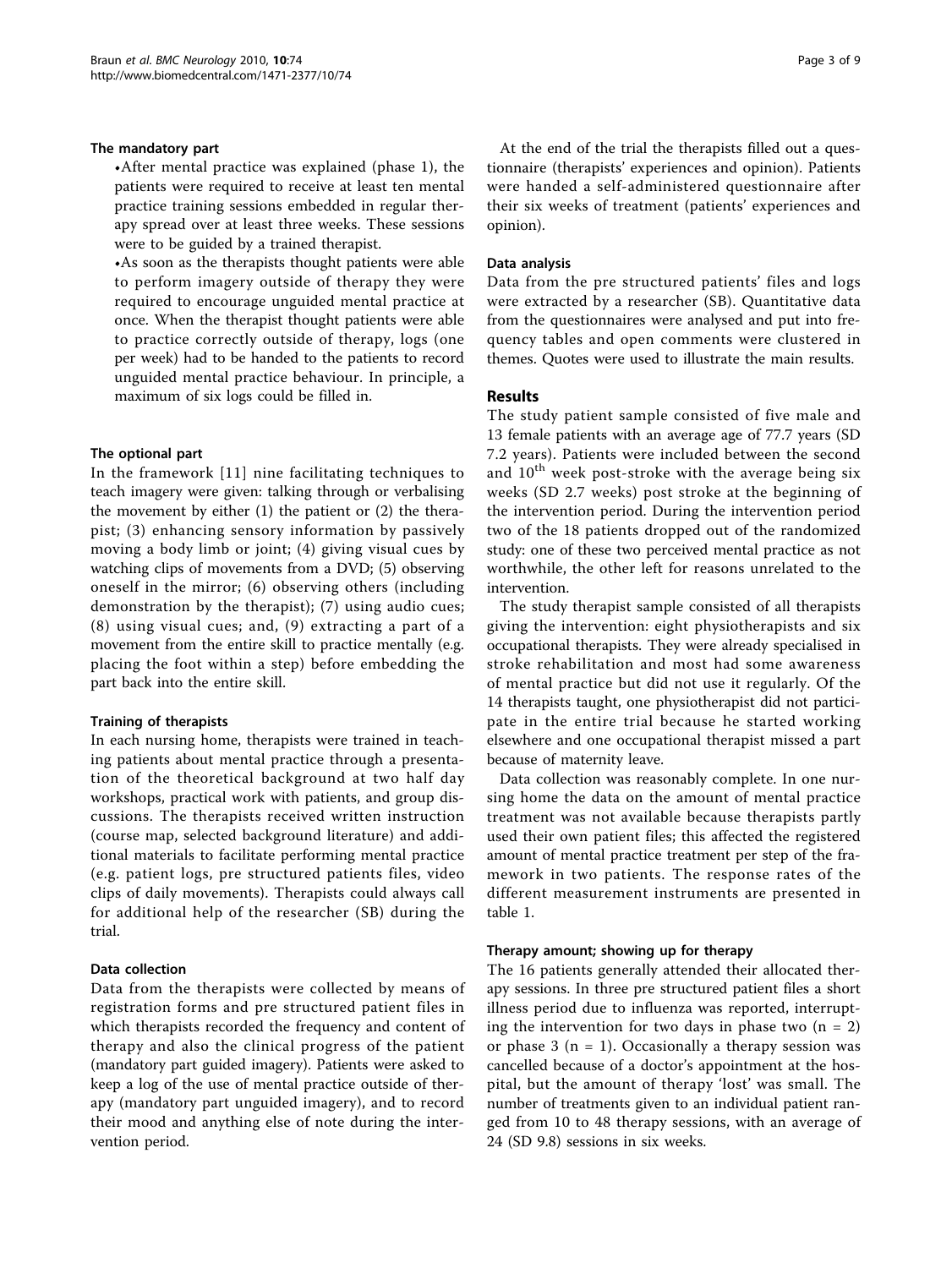| <b>Measurement instrument</b>                                                                    | Use of<br>measurement<br>instrument (aim)                                                                      | Attending,<br>completed or<br>received                       | Attending<br>rate, Response<br>rate                           | <b>Comments</b>                                                                                                                                                                                                           |
|--------------------------------------------------------------------------------------------------|----------------------------------------------------------------------------------------------------------------|--------------------------------------------------------------|---------------------------------------------------------------|---------------------------------------------------------------------------------------------------------------------------------------------------------------------------------------------------------------------------|
| Pre structured patient files<br>Number of patients treated: 16                                   | Determine delivery<br>of mandatory part<br>of framework<br>(step reached and<br>amount of therapy<br>sessions) | Patient files<br>$(n = 14)$                                  | Response rate:<br>88%                                         | Two patients dropped out before ending of six week<br>intervention, leaving 16 patients treated. In another two<br>patients the pre structured registration form was not<br>used.14 patient files were therefore checked. |
| <b>Patient logs</b>                                                                              | Determine delivery<br>of mandatory part<br>of framework<br>(use of unguided<br>MP outside of<br>therapy)       | Filled in correctly<br>$(n = 58)$ by<br>12 participants      | Response rate:<br>75%                                         | Twelve out of 16 patients used a log for one or more<br>weeks, at average five logs per patient during 6 weeks.                                                                                                           |
| Questionnaire therapists at end<br>of the trial<br>Number of questionnaires handed<br>out: 14    | Assess therapists'<br>opinions and<br>experiences with<br><b>MP</b>                                            | Completed<br>$(n = 7)$ , but<br>11 therapists<br>contributed | Response rates:<br>Therapists: 79%,<br>Questionnaires:<br>57% | One questionnaire was filled in by 2 therapists, and<br>another by four therapists                                                                                                                                        |
| Questionnaire patients after six<br>week intervention Number of<br>questionnaires handed out: 15 | Assess patients'<br>opinions and<br>experiences with<br><b>MP</b>                                              | Completed<br>$(n = 14)$                                      | Response rate:<br>93%                                         | One patient did not receive a questionnaire (forgotten).<br>Of the 15 questionnaires given out, one was not<br>completed.                                                                                                 |

#### <span id="page-3-0"></span>Table 1 Overview of data collection group sizes and response rates for the different measurement instruments

 $MP =$  mental practice

#### Performance according to framework; the mandatory part within therapy time

Table [2](#page-4-0) shows that thirteen (93%) out of the 14 patients with full information received the obligatory amount of at least 10 sessions of mental practice (phase 2): three participants completed the entire framework, eight were in step three after six weeks and step one and two were achieved in three patients. One patient did not receive the required amount of practice therapy as determined in the mandatory part. It is notable that the last step of the framework was rarely reached.

The main reasons given for not completing all four steps of the framework were that therapists thought that patients did not understand what they were supposed to do, were unwilling to perform imagery or got frustrated by 'thinking too much'.

## Performance according to the framework; the mandatory part outside of therapy time

Twelve out of the sixteen patients (75%) practiced unguided outside of therapy within the six week intervention period (table [2](#page-4-0)). The remaining four participants did not return any of the logs or did not record practicing mentally outside of guided therapy. Among these four participants were also the two patients of whom no data on the number of treatments were recorded.

The remaining 12 participants filled in 58 logs (representing mental practice over five weeks), with a range from one to six logs completed. These 12 participants practiced a mean of 635 minutes (SD 522 minutes) during a mean of 55 unguided sessions (SD 45 sessions). Unguided mental practice sessions were recorded as being between two and 30 minutes long. The total minimum time over six weeks spent on mental practice outside of therapy was one hour and 10 minutes and the maximum was 29 hours and 11 minutes.

#### The optional part of the framework

The frequency with which optional facilitating techniques to teach imagery techniques were used is shown in table [3.](#page-5-0) Only two were used frequently: 'talking through or verbalising the movement by the patient' and 'talking through and verbalising movement by therapist'.

#### Therapists' experiences with the mental practice framework

The 12 therapists involved throughout all reported that the intervention was clear and if any problems occurred they contacted the primary researcher (SB) for assistance, which happened four times during the trial period. However, they admitted to gaining confidence with experience: 'When you however work longer with it or when you have had more patients, the framework is clear to work with.' Ten therapists (86%) considered themselves capable of giving the mental practice intervention ('sufficient',  $n = 8$ ; 'good',  $n = 2$ ); two did not answer this question. Three therapists from the same location reported that they implemented mental practice within therapy time as planned. Seven therapists used between 10 and 20 additional minutes per therapy session and another two therapists were unable to estimate how much longer they used.

In the written comments, therapists reported that it was hard to check compliance of the patient. This may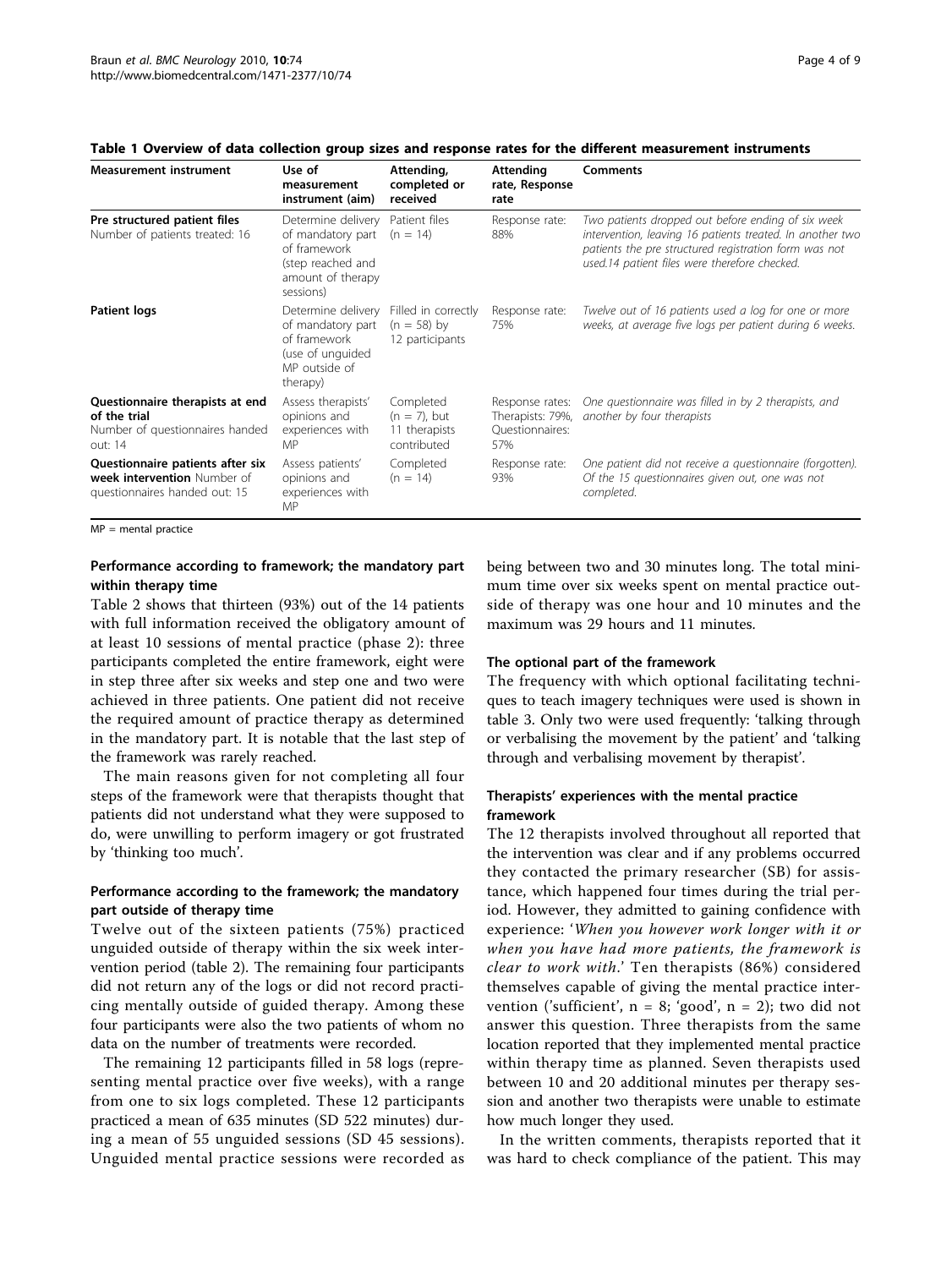| Home A, B,<br>number<br>patient<br>C and |                                         |                                        | Data on guided imagery (total within therapy during six weeks intervention<br>peri | ිල<br>ල             |                      |                                            |                                       |                                         | weeks intervention period) |                                                | Data on unguided imagery (total outside of therapy time over six | parts received<br>mandatory<br>(yes/no<br>Both |
|------------------------------------------|-----------------------------------------|----------------------------------------|------------------------------------------------------------------------------------|---------------------|----------------------|--------------------------------------------|---------------------------------------|-----------------------------------------|----------------------------|------------------------------------------------|------------------------------------------------------------------|------------------------------------------------|
|                                          | number of<br>treatments<br><b>Total</b> | <b>Treatments</b><br>Step <sub>1</sub> | <b>Treatments</b><br>step 2                                                        | reatments<br>step 3 | Treatments<br>step 4 | part of guided<br>MP (yes/no)<br>Mandatory | number of<br>logs (max.<br>Total<br>ତ | max. 42)<br>practiced<br>Amount<br>days | sessions<br>Number<br>ş    | practiced<br>minutes<br>amount<br><b>Total</b> | Mandatory part<br>of unguided<br>MP (yes/no)                     |                                                |
| $A - 101$                                | 24                                      |                                        | Щ                                                                                  | д                   |                      | Yes                                        | ७                                     | 35                                      | 95                         | 683                                            | Yes                                                              | Yes                                            |
| $A - 105$                                | 35                                      |                                        | $\infty$                                                                           |                     |                      | Yes                                        |                                       | 4                                       | $\subseteq$                | $\overline{100}$                               | Yes                                                              | Yes                                            |
| $A - 106$                                | $\circ$                                 |                                        |                                                                                    |                     |                      | Yes                                        |                                       | ೫                                       | 23                         | 940                                            | Yes                                                              | Yes                                            |
| $A - 109$                                | 33                                      |                                        | 29                                                                                 |                     |                      | Yes                                        |                                       | 33                                      | 36                         | <b>151</b>                                     | Yes                                                              | Yes                                            |
| $A - 110$                                |                                         |                                        |                                                                                    |                     |                      | Yes                                        |                                       | C                                       | $\circ$                    | $\circ$                                        | $\frac{1}{2}$                                                    | $\frac{1}{2}$                                  |
| $A - 113$                                | $\subseteq$                             |                                        | ١C                                                                                 |                     |                      | $\frac{1}{2}$                              |                                       |                                         | $\frac{1}{2}$              | 284                                            | Yes                                                              | $\frac{1}{2}$                                  |
| $A - 114$                                | $\frac{8}{4}$                           |                                        |                                                                                    | 20                  |                      | Yes                                        |                                       | 25                                      | 47                         | 530                                            | Yes                                                              | Yes                                            |
| $A - 118$                                | Z                                       |                                        |                                                                                    | S                   |                      | Yes                                        |                                       | $\infty$                                | $\overline{4}$             | 820                                            | Yes                                                              | Yes                                            |
| $B - 201$                                | 35                                      |                                        |                                                                                    | ≌                   |                      | Yes                                        |                                       | ₹                                       | $\sim$                     | 1098                                           | Yes                                                              | Yes                                            |
| $B - 206$                                | ≌                                       | ⊙                                      | ७                                                                                  | O                   |                      | Yes                                        |                                       | 0                                       | O                          | $\circ$                                        | $\frac{1}{2}$                                                    | $\frac{1}{2}$                                  |
| $B - 207$                                | $\supseteq$                             | $\circ$                                |                                                                                    |                     |                      | Yes                                        | ৩                                     | 57                                      | 54                         | 060                                            | Yes                                                              | Yes                                            |
| $B - 210$                                | $\geq$                                  |                                        | ᡡ                                                                                  |                     |                      | Yes                                        |                                       | $\circ$                                 | ⋣                          | 120                                            | Yes                                                              | Yes                                            |
| $B - 211$                                | $\frac{6}{1}$                           | Ľ                                      |                                                                                    | $\infty$            |                      | Yes                                        |                                       | $\overline{\phantom{0}}$                | $\approx$                  | 162                                            | Yes                                                              | Yes                                            |
| $C - 302$                                | $\overline{5}$                          |                                        |                                                                                    |                     |                      |                                            |                                       | $\circ$                                 | $\circ$                    | $\circ$                                        | $\frac{1}{2}$                                                    | $\frac{1}{2}$                                  |
| $C - 304$                                | $\overline{1}$                          |                                        |                                                                                    |                     |                      |                                            |                                       | $\circ$                                 | $\circ$                    | $\circ$                                        | $\frac{1}{2}$                                                    | $\frac{1}{2}$                                  |
| $C - 306$                                | $\approx$                               | 4                                      | 4                                                                                  | 22                  | C                    | Yes                                        |                                       | 5                                       | $\triangleright$           | 20                                             | Yes                                                              | Yes                                            |
| Total                                    | 386                                     | 55                                     | 166                                                                                | 137                 | $\infty$             | $\overline{4}$                             | 58                                    | 285                                     | 663                        | 7618                                           | $\frac{6}{2}$                                                    | $\frac{6}{1}$                                  |
| Average                                  | SD 9.8<br>$\approx$                     |                                        |                                                                                    |                     |                      | 13 out of 14<br>(93%)                      | 5                                     | 24                                      | SD 45<br>55                | SD 522<br>635                                  | 12 out of 16<br>(75%)                                            | 11 out of 16<br>(69%)                          |

<span id="page-4-0"></span>

Table 2 Overview of the mandatory part of the mental practice framework; guided (left) and unguided imagery (right).

Left: the number of treatments per patient and per step in the protocol. Right: the number of logs used us in dividual patients and number of days practiced outside of therapy during the six weeks of the

Left: the number of treatments per patient and per step in the potocol. Right: the number of logs used by the individual patients and number of days practiced outside of therapy during the six weeks of the<br>Intervention. Th

intervention. The amount of sessions of unguided therapy and the amount of time spend on mental practice outside of therapy was recorded in minutes

? = no data available

 $? = no data available$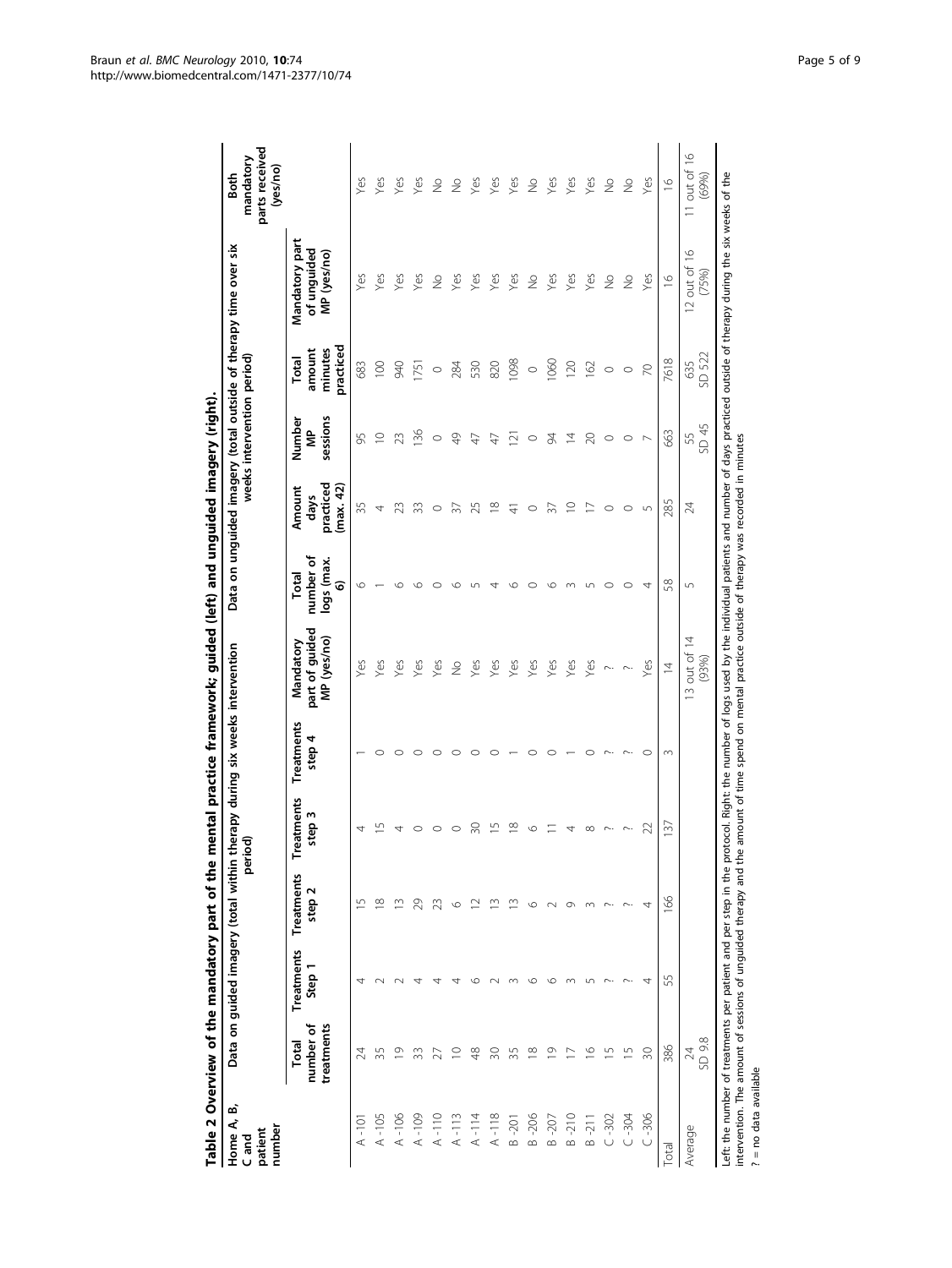| Home (A, B, C) and patient number | Facilitating techniques used (in %) during therapy sessions with therapists |     |          |              |            |             |  |
|-----------------------------------|-----------------------------------------------------------------------------|-----|----------|--------------|------------|-------------|--|
|                                   | VP                                                                          | VT  | VIC demo | <b>VEC</b>   | <b>EXT</b> | <b>VICM</b> |  |
| A-101                             | 67                                                                          | 21  | 8        | $\mathbf{0}$ | 0          | $\Omega$    |  |
| A-105                             | $\circ$                                                                     | 14  | 6        | 6            | 0          |             |  |
| A-106                             | 42                                                                          | 16  |          | $\Omega$     | 0          |             |  |
| A-109                             | 67                                                                          | 15  |          | O            | N          |             |  |
| A-110                             | 11                                                                          | 15  |          |              |            |             |  |
| $A - 113$                         | 90                                                                          | 80  |          | 0            |            |             |  |
| A-114                             | 48                                                                          | 42  |          | 8            | N          |             |  |
| A-118                             | 40                                                                          | 40  |          | 30           |            |             |  |
| $B - 201$                         | 51                                                                          | 3   |          | $\Omega$     | 0          |             |  |
| $B - 206$                         | 28                                                                          | 0   |          | $\cap$       | 39         |             |  |
| $B - 207$                         | 32                                                                          | 0   |          |              | 0          |             |  |
| $B - 210$                         | 47                                                                          | 0   |          | O            | N          |             |  |
| $B - 211$                         | 0                                                                           | 63  |          |              |            |             |  |
| $C - 302$                         |                                                                             |     |          |              |            |             |  |
| $C - 304$                         |                                                                             |     |          |              |            |             |  |
| $C - 306$                         | 33                                                                          | 100 |          | $\Omega$     | N          | 17          |  |
| Total                             | 556                                                                         | 409 | 14       | 44           | 39         | 17          |  |
| Average                           | 51%                                                                         | 38% | 1%       | 4%           | 4%         | 2%          |  |

<span id="page-5-0"></span>Table 3 The use of the optional part of the mental practice framework; Overview of the most frequently used facilitating techniques by the therapists in the trial to teach and monitor imagery use

 $VP =$  verbalising movement patient  $V =$  verbalising movement therapist  $V = V = V$  visual internal cues through demonstration  $V = V = V$ EXT = extracting parts of movement | VICM = visual internal cues through mirror observation | ? = no data recorded | A-nnn = nursing home (A, B or C) and patient number

have lead to longer instruction times and seemed often to lead to a feeling of irritation (for the therapist). '... but you just cannot check if they have practiced, which is very annoying'. Another therapist was more optimistic: 'I believe that you do know who has practiced (the 'good' ones) and who has not (the 'bad' ones). However, there are a lot of patients that remain in a grey area in which you just don't know what they have done'.

Therapists were also not sure whether the patients correctly registered the unguided mental training in the logs: 'Sometimes they would report what they had practiced physically outside of therapy or during therapy.' Nonetheless all therapists thought that the patient logs were of some use in recording unguided imagery despite their doubts on the validity of the reported information.

#### Therapists' opinion on benefits and use after the trial

Table [4](#page-6-0) shows the results of the questionnaire to therapists on potential benefits, and their opinion of the role of mental practice in the future. Seven therapists reported they would use mental practice after the trial. However, four therapists doubted if they would use the entire framework or if they were going to use mental practice at all.

## Patients' experiences with the mental practice framework

Patients reported several ways that they were facilitated to learn and use imagery. Four participants reported

through the questionnaire that observing the movement first in others was the most helpful way to learn to use imagery. Observing could then be followed by practicing together or breaking the movement up into small parts. Another four patients thought that 'talking through and verbalising the movement' was the most effective way to generate images. Other methods that assisted patients learning included: 'continuously repeating' and 'experiencing support from the therapists'. Three participants could not remember what helped most and one person did not answer this question (table [5](#page-7-0)).

## Patients' opinion on short term perceived benefits and mental practice use

Table [5](#page-7-0) shows the data collected from patients at the end of the six week intervention period concerning their use of and opinion on mental practice.

#### **Discussion**

In the majority (eleven out of sixteen, 69%) of the participants in this study, the mental practice intervention was delivered according to the framework; patients received the minimum amount of mental practice recommended (thirteen out of fourteen, 93%), and they undertook unguided (twelve out of sixteen, 75%) practice as recommended.

Nonetheless, using the mental practice framework taught [[11](#page-8-0)] in stroke patients in the sub-acute phase of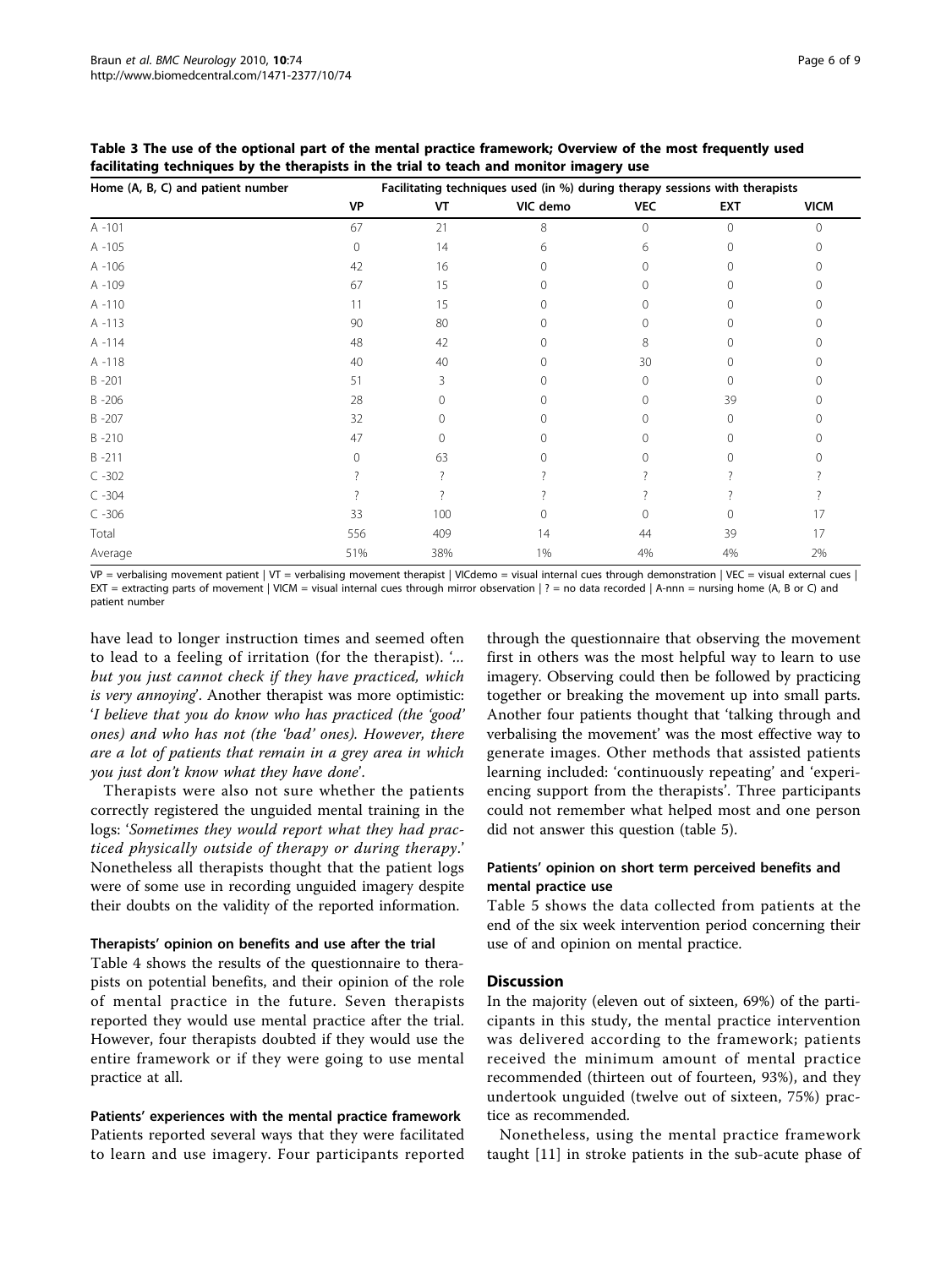| benefits patients might perceive through the use of MP as suggested by therapists                                                                                  | Yes, most<br>patients | Yes, some<br>patients | No, none of the<br>patients |
|--------------------------------------------------------------------------------------------------------------------------------------------------------------------|-----------------------|-----------------------|-----------------------------|
| To Improve movements                                                                                                                                               |                       | 9                     |                             |
| To feel less anxious                                                                                                                                               |                       | 5                     | 5                           |
| To increase a secure feeling                                                                                                                                       |                       | 10                    |                             |
| To feel more self confident                                                                                                                                        | 5                     | 6                     |                             |
| To motivate themselves for therapy                                                                                                                                 |                       | 10                    |                             |
| As a strategy training                                                                                                                                             | 4                     | 6                     |                             |
| Other reason                                                                                                                                                       |                       |                       |                             |
| Do therapists think patients are able to imagine movements                                                                                                         |                       | 11                    |                             |
|                                                                                                                                                                    | Yes                   | Don't know            | <b>No</b>                   |
| Do therapists think patients benefit from mental practice (is MP beneficial to recovery)?                                                                          | 2                     | 9                     | $\overline{\phantom{a}}$    |
| Should MP be part of the rehabilitation quidelines according to the therapists and will<br>therapist apply MP after the trial has ended?<br>MP part of quidelines? |                       | 9                     |                             |
| Will apply MP after trial?                                                                                                                                         |                       | 4                     |                             |

<span id="page-6-0"></span>Table 4 Possible benefits stroke patients might gain from an additional mental practice intervention: opinions of eleven therapists

 $MP =$  mental practice

recovery was more difficult than expected, and teaching and monitoring mental practice may need a longer and a more intensive training period than given in this study. The relatively long time needed to teach mental practice to patients may be due to reduced memory and concentration skills in our patients. In this context, it must be noted that Dutch nursing homes admit patients who are older, more frail and more cognitively impaired than those selected for specialist stroke rehabilitation centres. This may explain the lack of any effect seen in this study. Most other studies have been on younger and less frail patients. Whether the additional effort would be compensated for later as the patient continues unguided mental practice is uncertain because some patients do not practice outside of therapy at all and in these patients the advantage of teaching mental practice would most likely be lost [\[13](#page-8-0)].

When we developed the mental practice intervention we deliberately allowed therapists to tailor the intervention to the needs and abilities of the individual patient. This flexibility was considered important, to reflect normal clinical practice where therapy is tailored to each patient's situation, but this flexibility seemed to make it more difficult and confusing for the therapists. Although therapists were content about the training of the mental practice framework and knew what was expected, they would have liked to have had more certainties in order to know if they were delivering the protocol as described. The variation in the extent of use between therapists may also reflect difficulty in changing professional practice. Changing practice seemed more difficult for the physiotherapists than for the occupational therapists. On the other hand as shown in table 4, all

therapists saw potential benefits from applying mental practice although half intended to use it after the trial, and some only intended to use parts of the framework.

The flexibility allowed in the mental practice training protocol also arguably made the research more difficult because there was less control over and knowledge about the very specific details of treatments given. This was added by the intrinsic difficulty in measuring different aspects of the mental practice intervention. Our approach has been that the randomised trial was investigating the effect of teaching a therapist to teach the patient about mental practice, and we therefore investigate (a) the process of teaching the patient and, as far as it is feasible (b) the direct effects of that teaching upon the patient's use of the technique. We have to acknowledge that we have not collected precise and certain data on every aspect; this was certainly not practical and is probably not possible.

#### Methodological quality of the study - limitations

The small number of participating patients and relatively large number of therapists seeing these patients led to a large number of therapists being involved in treating relatively few patients so that the therapists had relatively few patients to gain familiarity with the techniques. This might have made therapists less confident, influencing their answers in the questionnaire. More importantly, they may not have learned how best to teach patients, again reducing the probability of having an effect.

Most other reported studies of mental practice have given (a) a fixed treatment and (b) minimal or no information on the content or perception of the treatment.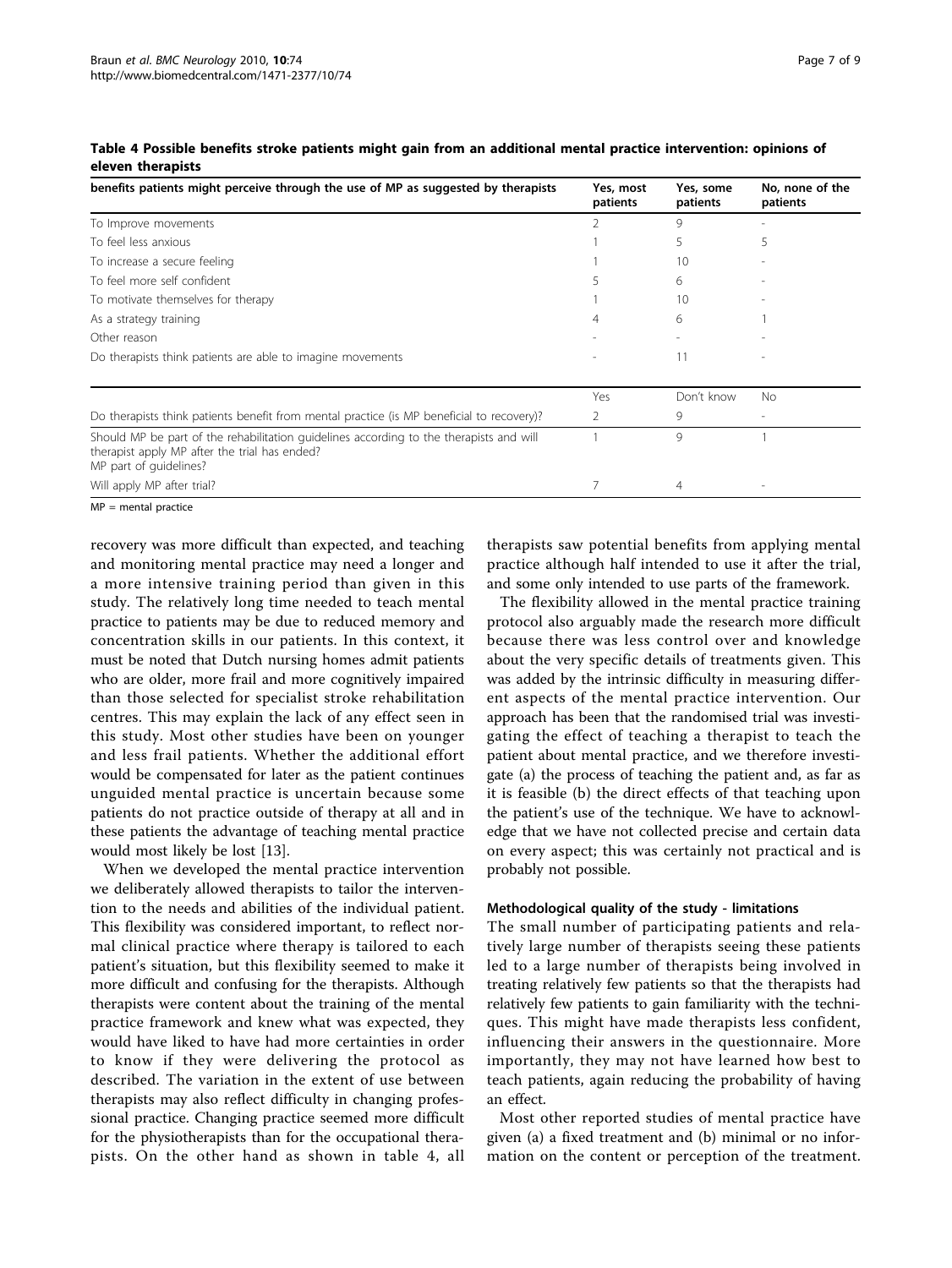|             | Perceived<br>benefits | <b>Effort</b> to<br>perform<br>imagery | Skills MP helped<br>with                                    | Skills MP did not<br>help with                      | Intending to<br>use it after six<br>weeks | Facilitators for learning and using imagery                                                                                                  |
|-------------|-----------------------|----------------------------------------|-------------------------------------------------------------|-----------------------------------------------------|-------------------------------------------|----------------------------------------------------------------------------------------------------------------------------------------------|
| $A-$<br>109 | A lot                 | Easy                                   | Arm movements,<br>right foot   leg                          | N/A<br>It always helped                             | Yes                                       | When the therapists verbalises the movement during<br>performance of the skill (not demonstrating or verbalising<br>herself)                 |
| B-<br>210   | A lot                 | Easy                                   | Walking stairs and<br>getting up from<br>the floor          | N/A                                                 | Yes                                       | Going through the steps before the skill performance, e.g.<br>getting up from the floor                                                      |
| А-<br>101   | A lot                 | Neutral                                | Walking and<br>becoming more<br>secure                      | N/A                                                 | Yes                                       | By experiencing the support and directions of the<br>therapists                                                                              |
| A-<br>118   | A lot                 | Neutral                                | Turning in bed,<br>getting out of<br>bed, walking           | Washing and<br>getting dressed                      | Yes                                       | Demonstrations of the correct movement, observing<br>others and chopping the movement up in small peaces                                     |
| $B-$<br>211 | A lot                 | Neutral                                | Standing up from<br>a chair                                 | Keeping my<br>balance                               | Not sure (not<br>up to it yet)            | Demonstrations and practicing together with the therapist                                                                                    |
| C-<br>304   | A lot                 | Hard                                   | Walking                                                     | Did not use it for<br>anything else but<br>walking  | <b>No</b>                                 | I cannot remember which exercises or instructions<br>facilitated use of MP most                                                              |
| $C-$<br>306 | A lot                 | Hard                                   | Standing up from<br>a chair and<br>walking                  | N/A                                                 | No                                        | I cannot remember which exercises or instructions<br>facilitated use of MP most                                                              |
| A-<br>114   | Some                  | Easy                                   | Walking with cane N/A                                       |                                                     | Not sure                                  | N/A                                                                                                                                          |
| A-<br>105   | Some                  | Neutral                                | Walking, talking<br>and putting on t-<br>shirt              | Talking; making S-<br>sound                         | Yes                                       | When the therapist explains the separate performance<br>steps, lets me repeat them a lout and then lets me image<br>the movement in my mind. |
| А-<br>110   | Some                  | Neutral                                | Standing up from<br>a chair, walking<br>with aids           | N/A<br>No idea                                      | Yes                                       | By chopping up the movement in parts and then repeat<br>them (accompanied by cues/words, like 'left' and 'right')                            |
| $B-$<br>206 | Some                  | Neutral                                | Concentrating                                               | N/A                                                 | Not sure                                  | Demonstrations and practicing together with the<br>therapists                                                                                |
| B-<br>207   | Some                  | Hard                                   | Standing up from<br>a chair                                 | With walking, but<br>also because of<br>bad knees   | Not sure                                  | Demonstrations                                                                                                                               |
| B-<br>106   | Some                  | Hard                                   | Driving with<br>wheel chair to the chair to toilet<br>table | Transfer wheel                                      | Yes                                       | By continuously repeating                                                                                                                    |
| C-<br>302   | Some                  | Hard                                   | Supination and<br>pronation of the<br>arm                   | N/A<br>Did not use it for<br>any other<br>movements | No                                        | I cannot remember which exercises or instruction<br>facilitated use of MP most                                                               |

#### <span id="page-7-0"></span>Table 5 Perceived benefits and details on the use of mental practice reported by patients at the end of the six weeks intervention period

 $MP =$  mental practice  $| N/A =$  not applicable  $| A$ -nnn = nursing home (A, B or C) and patient number

There is only one other study reporting on the perception of patients of mental practice therapy [[17](#page-8-0)], which reported that stroke patients were generally positive about applying mental practice. One other study [[18](#page-8-0)] described the training of therapists. Some studies have checked compliance using a log [[19](#page-8-0),[20](#page-8-0)], an interview [[20\]](#page-8-0), a phone call half way through [[19\]](#page-8-0) or self reported independent mental practice [\[18\]](#page-8-0).

We could not find any published data on the opinions or experiences of therapists with a mental practice intervention. Two studies reported that patients were satisfied with the imagery intervention and that no problems with the rehearsals or generalisations occurred [[18,20](#page-8-0)]. How this satisfaction exactly was established is not clear. If or how patients were instructed to use imagery is not or seldom described in published effect studies, with the exception of mental practice through audio taped cassettes [[20](#page-8-0)].

No adverse effects of mental practice have been reported in stroke trials, and we did not observe any. Therapists sometimes stopped mental practice for a couple of days if they thought patients were 'thinking too much' and got irritated. However adverse effects have been reported in trials of mental practice as part of an intervention to reduce chronic limb pain [\[21](#page-8-0)].

Process evaluation of new and researched complex interventions is important [[22](#page-8-0)] and to the best of our